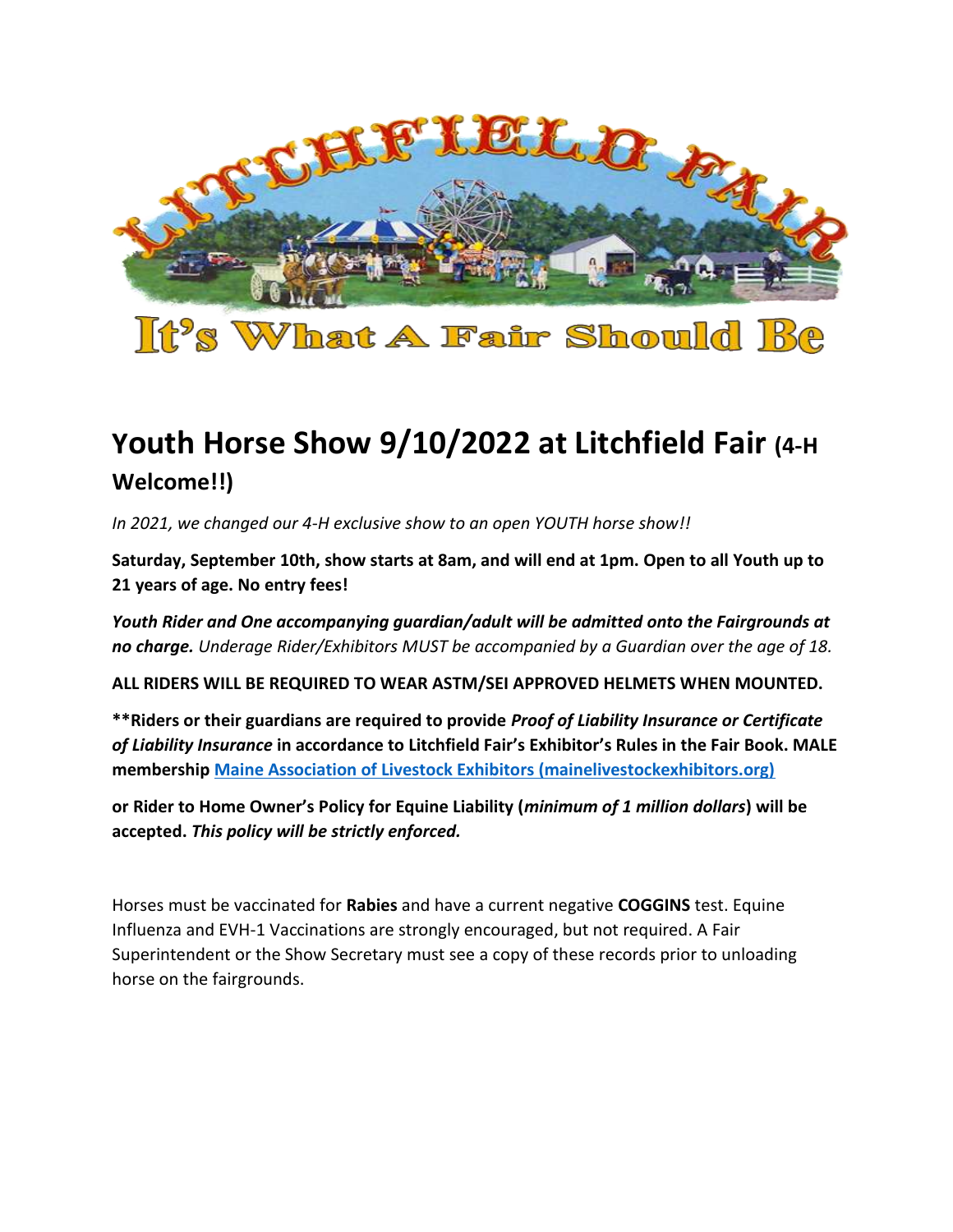**PLEASE NOTE**: In an attempt to offer the safest possible Youth Show, **Litchfield Fair Officials are requiring that all horses are to be stalled in the barn alongside the show ring**. The safety of horse and rider, as well as availability of parking (related to everyone's safety) has been critical in our planning for the Litchfield Youth Horse Show. Thank you for your flexibility to ensure a safe, fun-filled Youth Show at Litchfield Fair.

Rider divisions are determined by age, except for Lead Line, which is determined by ability, not age: unless the rider is 4 years old or younger.

### **CLASS DIVISIONS:**

*Riders may only ride in ONE class type, WTC, W/T or Lead line.*

**Senior is 15 to 21 years** 

**Intermediate is 11-14 years**

**Junior is up to 11 years**

**There will be W/T classes with combined participation from each of the above divisions, judging will be by division.** 

**Showmanship classes are all riders in their appropriate age division** (regardless of riding ability)

**Lead Line is riders under 4** (or any age, but rider may ONLY enter Lead Line classes)

**Premiums:** \$12, \$10, \$8, \$6, \$4, \$2

The "Stinson Good Sportsmanship" Prize will be awarded by the Show Secretary and the Judge.

## **Litchfield Fair YOUTH HORSE SHOW**

**Saturday, September 10th 8am to 1pm 2022**

**Judge:** Kyle Smith

**Show Secretary:** Sarah Chadbourne

**Show Superintendent:** Amanda Wade Smith

**THE JUDGE'S DECISION IS FINAL**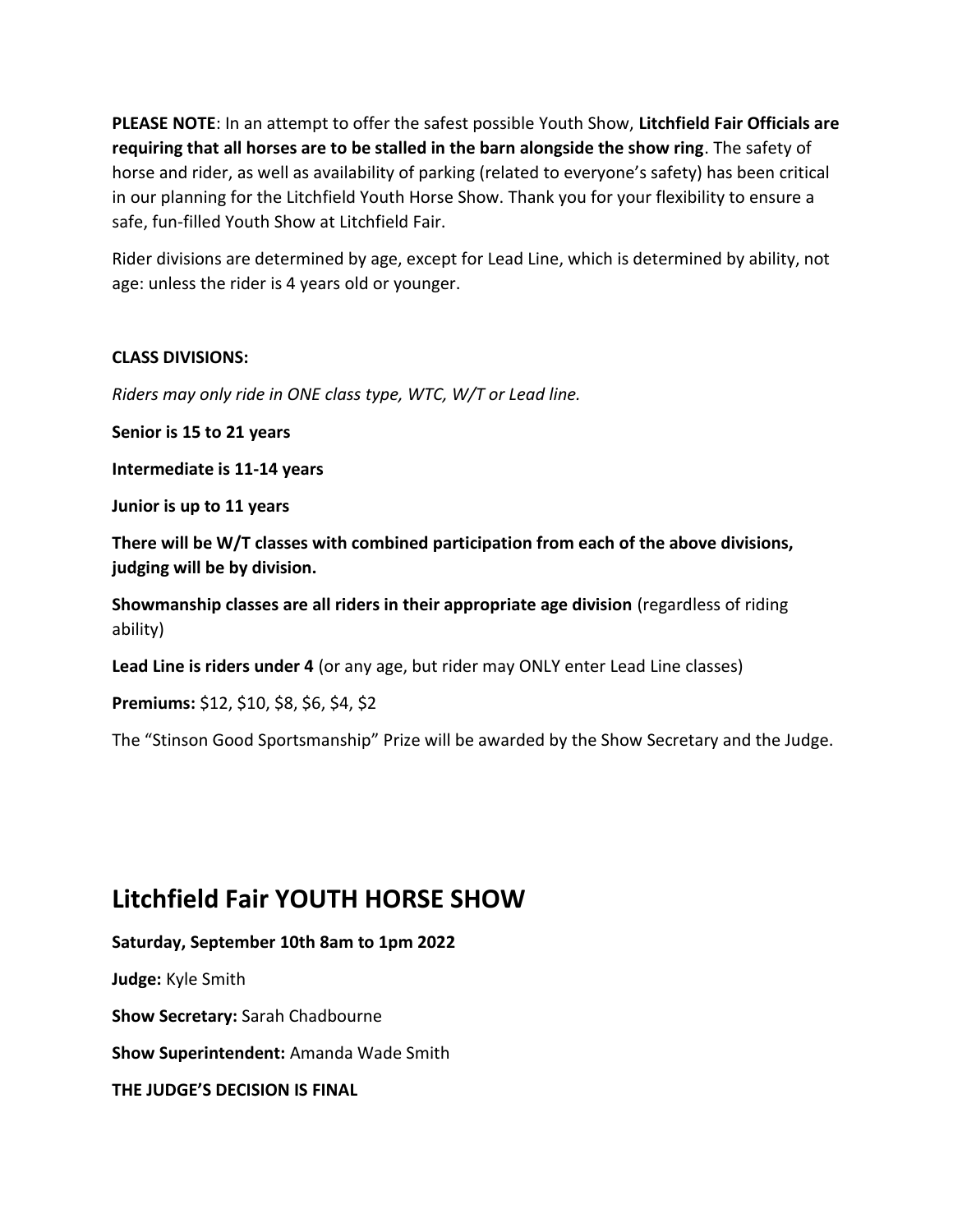*The Judge, Show Secretary or Superintendent/s reserve the right to stop the show at any time for the safety of the riders, the horses and the public.* 

### **Pre-Registrations are STRONGLY ENCOURAGED, registration will close at 7:30AM Saturday morning**.

Please email registration with a digital copy of current COGGINS and RABIES vaccination from your veterinarian, and MALE card or PROOF OF INSURANCE to *lfc.youthhorseshow@gmail.com* 

BY September 9<sup>th</sup>.!

### **Class List:**

- **1. Senior Showmanship**
- **2. Intermediate Showmanship**
- **3. Junior Showmanship**
- **4. Lead Line Equitation**
- **5. Lead Line Pleasure**
- **6. Lead Line Egg and Spoon**
- **7. Walk/Trot Equitation** (Gait no faster than trot, both English and Western)
- **8. Walk/Trot Pleasure** (Gait no faster than trot, both English and Western)
- **9. Senior English Equitation**
- **10. Intermediate English Equitation**
- **11. Junior English Equitation**
- **12. Senior English Pleasure**
- **13. Intermediate English Pleasure**
- **14. Junior English Pleasure**
- **15. Senior Western Equitation**
- **16. Intermediate Western Equitation**
- **17. Junior Western Equitation**
- **18. Senior Western Pleasure**
- **19. Intermediate Western Pleasure**
- **20. Junior Western Pleasure**
- **21. Egg and Spoon W/T**
- **22. Egg and Spoon W/T/C**
- **23. Breakin' Out (Ribbon Race)** W/T/C ONLY

#### **THE SHOW MUST BE FINISHED BY 1PM, Trail Classes will be dependent on time.**

- **24. W/T Trail Class**
- **25. W/T/C Trail Class**